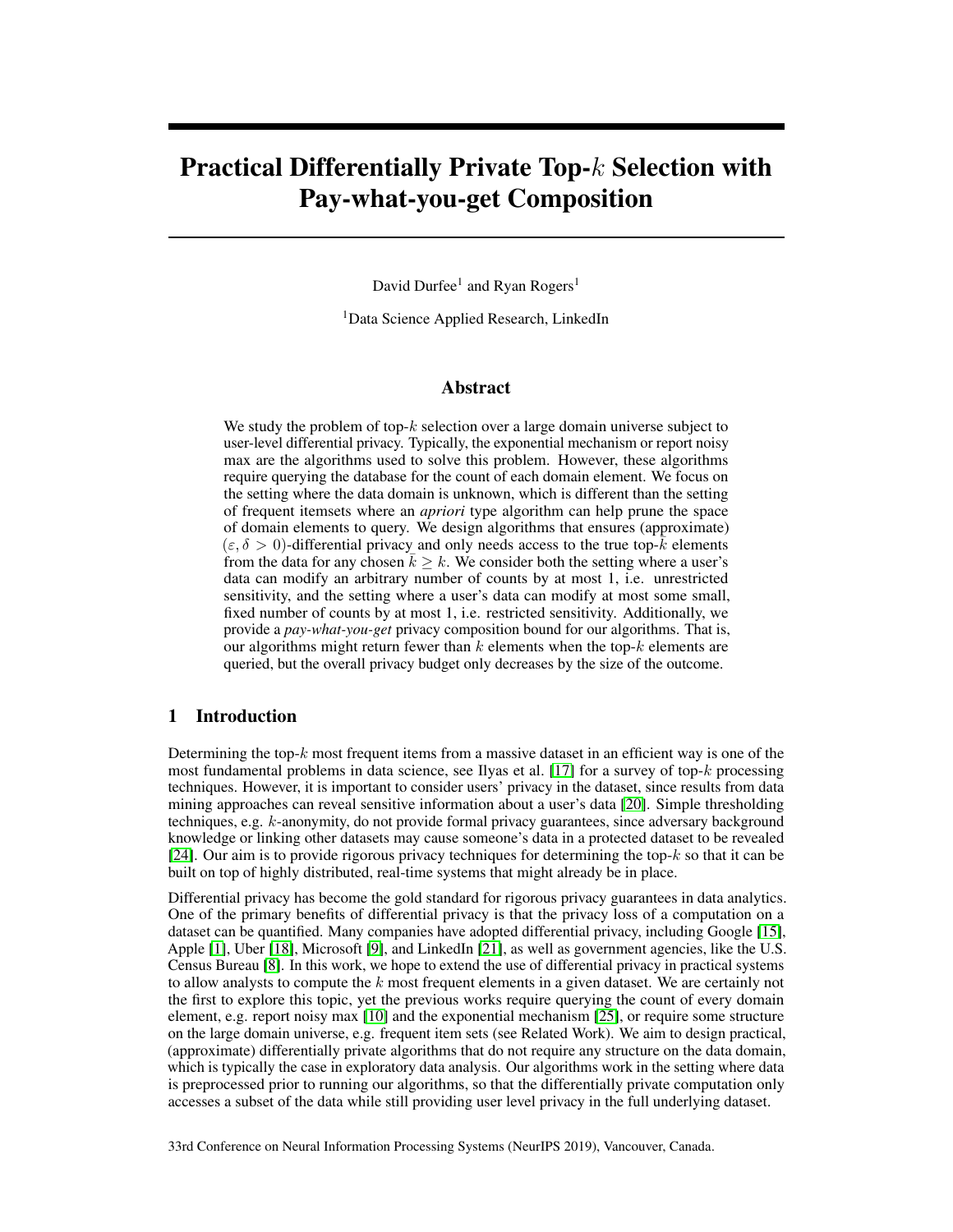We design  $(\varepsilon, \delta > 0)$ -differentially private algorithms that can return the top-k results by querying the counts of elements that only exist in the dataset. To ensure user level privacy, where we want to protect the privacy of a user's entire local dataset that might consist of many data records, we consider two different settings. In the *restricted sensitivity setting*, we assume that a user can modify the counts by at most 1 across at most a fixed number  $\Delta$  of elements in a data domain, which is assumed to be known. An example of such a setting would be computing the top- $k$  countries where users have a certain skill set. Assuming a user can only be in one country, we have  $\Delta = 1$ . In the more general setting, we consider *unrestricted sensitivity*, where a user can modify the counts by at most 1 across an arbitrary number of elements. An example of the unrestricted setting would be if we wanted to compute the top- $k$  articles with distinct user engagement (liked, commented, shared, etc.). We design different algorithms for either setting so that the privacy parameter  $\varepsilon$  needs to scale with either  $\approx \Delta$  in the restricted sensitivity setting or  $\approx \sqrt{k}$  in the unrestricted setting. Thus, our differentially private algorithms will ensure user level privacy despite a user being able to modify the counts of an arbitrary number of elements.

The reason that our algorithms are approximate differentially private is because we want to allow our algorithms to not have to know the data domain, or any structure on it. For exploratory analyses, one would like to not have to provide the algorithm the full data domain beforehand. The mere presence of a domain element in the exploratory analysis might be the result of a single user's data. Hence, if we remove a user's data in a neighboring dataset, there are some outcomes that cannot occur. We design algorithms such that these events occur with very small  $\delta$  probability. Simultaneously, we ensure that the private algorithms do not compromise the efficiency of existing systems.

As a byproduct of our analysis, we also include some results of independent interest. In particular, we give a composition theorem that essentially allows for *pay-what-you-get* privacy loss. Since our algorithms can potentially output fewer than  $k$  elements when asked for the top- $k$ , we allow the analyst to ask more queries if the algorithms return fewer than  $k$  outcomes, up to some fixed bound. Further, we define a condition on differentially private algorithms that allows for better composition bounds than the general optimal composition bounds [19, 26]. Lastly, we show how we can achieve a one-shot differentially private algorithm that provides a ranked top- $k$  result and has privacy parameter one-shot differentially private algorithm that provides a ranked top- $\kappa$  result and has privacy paramethat scales with  $\sqrt{k}$ , which uses a different noise distribution than work from Dwork et al. [14].

We see this work as bringing together multiple theoretical results in differential privacy to arrive at a practical privacy system that can be used on top of existing, real-time data analytics platforms for massive datasets distributed across multiple servers. Essentially, the algorithms allow for solving the top-k problem first with the existing infrastructure for any chosen  $k \geq k$ , and then incorporate noise and a threshold to output the top- $k$ , or fewer outcomes. In our approach, we can think of the existing system, such as online analytical processing (OLAP) systems, as a blackbox top-k solver and without adjusting the input dataset or opening up the blackbox, we can still implement private algorithms.

### 1.1 Related Work

There are several works in differential privacy for discovering the most frequent elements in a dataset, e.g. top-k selection and heavy hitters. In the *local* privacy setting, there has been both academic work [3, 4] as well as industry solutions [1, 16] to identifying the heavy hitters. Note that these algorithms require some additional structure on the data domain, such as fixed length words, where the data can be represented as a sequence of some known length and each element of the sequence belongs to some known set. We will be working in the *trusted curator* model. There has been several works in this model that estimate frequent itemsets subject to differential privacy, including [5, 23, 28, 22, 29]. Similar to our work, Bhaskar et al. [5] first solve the top- $k$  problem nonprivately (but  $k \geq k$  can be the full domain for certain databases) and then use the exponential mechanism to return an estimate for the top- $k$ . The primary difference between these works and ours is that the domain universe in our setting is unknown and not assumed to have any structure. For itemsets, one can iteratively build up the domain from smaller itemsets, as in the locally private algorithms.

We assume no structure on the domain, as one would assume without considering privacy restrictions. This is a highly desirable feature for making differential privacy practical, since the algorithms can work over arbitrary domains. Chaudhuri et al. [7] considers the problem of returning the argmax subject to differential privacy, where their algorithm works in the *range independent* setting. That is, their algorithms can return domain elements that are unknown to the analyst querying the dataset. However, their large margin mechanism can run over the entire domain universe in the worst case.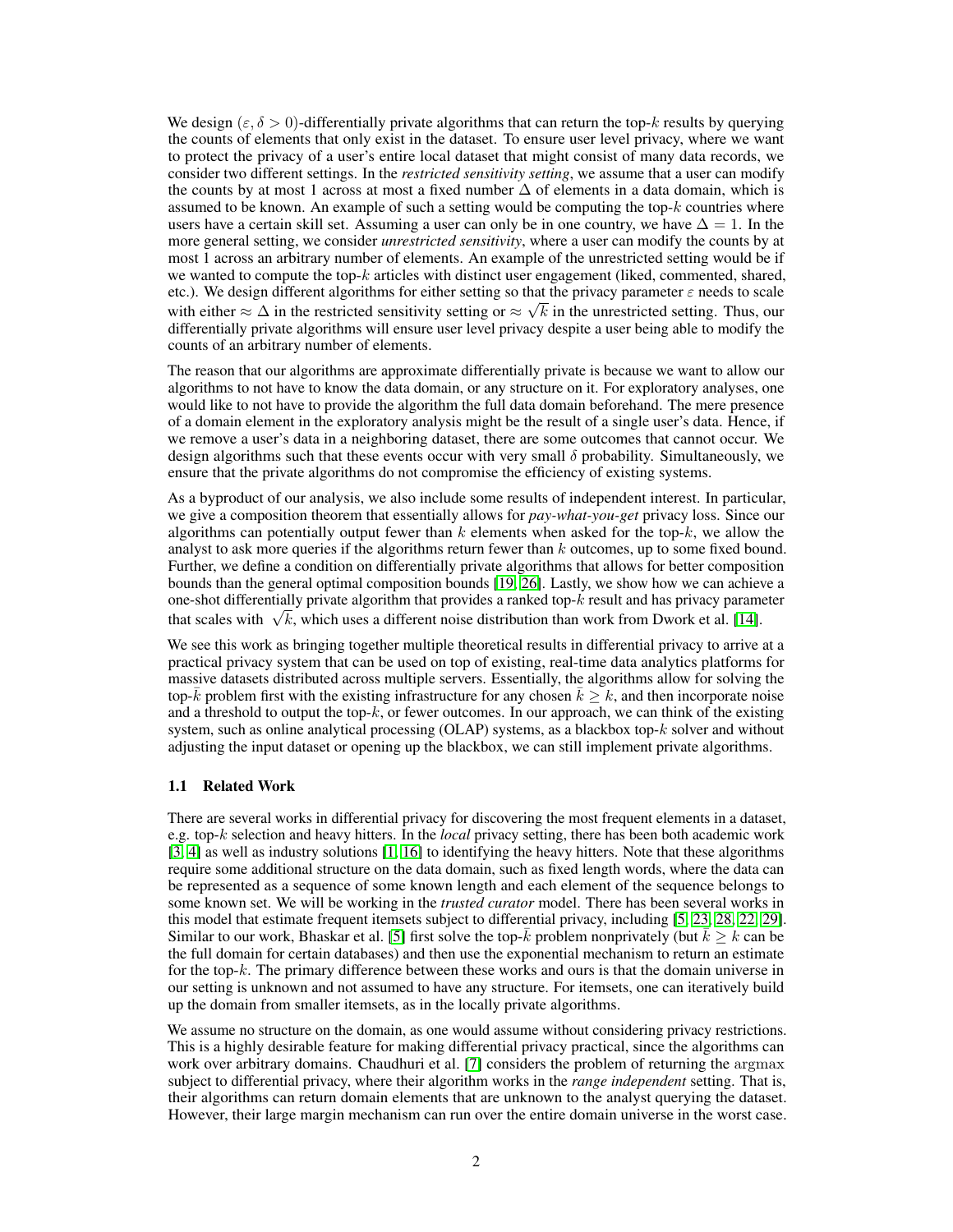The algorithms in [7] and [5] share a similar approach in that both use the exponential mechanism on elements above a threshold. In order to obtain *pure*-differential privacy ( $\delta = 0$ ), Bhaskar et al. [5] samples uniformly from elements below the threshold, whereas Chaudhuri et al. [7] never sample anything from this remaining set and thus satisfy *approximate*-differential privacy ( $\delta > 0$ ). Our approach will also follow this high-level idea, but we set the threshold based on an input parameter to ensure computational efficiency. To our knowledge, there are no top- $k$  differentially private algorithms for the unknown domain setting that never require iterating over the entire domain.

There have been several works bounding the total privacy loss of an (adaptive) sequence of differentially private mechanisms, including *basic composition* [12, 10], *advanced composition* (with improvements) [13, 11, 6], and *optimal composition* [19, 26]. There has also been work in bounding the privacy loss when the privacy parameters themselves can be chosen adaptively — where the previous composition theorems cannot be applied — with *pay-as-you-go* composition [27]. In this work, we provide a *pay-what-you-get* composition theorem for our algorithms which allows the analyst to only pay for the number of elements that were returned by our algorithms in the overall privacy budget. Because our algorithms can return fewer than  $k$  elements when asked for the top- $k$ , we want to ensure the analyst can ask many more queries if fewer than  $k$  elements have been given.

# 2 Preliminaries

We will represent the domain as  $[d] := \{1, \dots, d\}$  and a user *i*'s data as  $x_i \in 2^{[d]} =: \mathcal{X}$ . We then write a dataset of *n* users as  $\mathbf{x} = \{x_1, \dots, x_n\}$ . We say that  $\mathbf{x}, \mathbf{x}'$  are neighbors if they differ in the addition or deletion of one user's data, e.g.  $\mathbf{x} = \mathbf{x}' \cup \{x_i\}$ . We now define differential privacy [12].

Definition 2.1 (Differential Privacy). *An algorithm* M *that takes a collection of records in* X *to some arbitrary outcome set*  $\mathcal Y$  *is*  $(\varepsilon, \delta)$ -differentially private (DP), or  $\varepsilon$ -DP if  $\delta = 0$ , if for all neighbors  ${\bf x}, {\bf x}'$  and for all outcome sets  $S \subseteq Y$ , we have

$$
\Pr[\mathcal{M}(\mathbf{x}) \in S] \le e^{\varepsilon} \Pr[\mathcal{M}(\mathbf{x}') \in S] + \delta
$$

In this work, we want to select the top-k most frequent elements in a dataset x. Let  $h_j(\mathbf{x}) \in \mathbb{N}$ denote the number of users that have element  $j \in [d]$ , i.e.  $h_j(\mathbf{x}) = \sum_{i=1}^n \mathbb{1} \{j \in x_i\}$ . We then sort the counts and denote the ordering as  $h_{i_{(1)}}(x) \geq \cdots \geq h_{i_{(d)}}(x)$  with corresponding elements  $i_{(1)}, \dots, i_{(d)} \in [d]$ . Hence, from dataset x, we seek to output  $i_{(1)}, \dots, i_{(k)}$  where we break ties in some arbitrary, data independent way.

Note that for neighboring datasets x and x', the corresponding neighboring histograms  $h = h(x)$ and  $h' = h(x')$  can differ in all d positions by at most 1, i.e.  $\|h - h'\|_{\infty} \leq 1$ . In some instances, one user can only impact the count on at most a fixed number of coordinates. We then say that  $\mathbf{h}, \mathbf{h}'$ are  $\Delta$ -restricted sensitivity neighbors if  $||\mathbf{h} - \mathbf{h}'||_{\infty} \le 1$  and  $||\mathbf{h} - \mathbf{h}'||_0 \le \Delta$ .

The algorithms we describe will only need access to a histogram  $\mathbf{h}(\mathbf{x}) = (h_1(\mathbf{x}), \dots, h_d(\mathbf{x})) \in \mathbb{N}^d$ , where we drop x when it is clear from context. We will be analyzing the privacy loss of an individual user over many different top- $k_1$ , top- $k_2$ ,  $\cdots$  queries on a larger, overall dataset. Consider the example where we want to know the top- $k_1$  articles that distinct users engaged with, then we want to know the top- $k_2$  articles that distinct users engaged with in Germany, and so on. A user's data can be part of each input histogram, so we want to compose the privacy loss across many different queries.

In our algorithms, we will add noise to the histogram counts. The noise distributions we consider are from a Gumbel random variable or a Laplace random variable where  $\text{Gumbel}(b)$  has density function  $p_{\text{Gumbel}}(z; b)$  and Lap(b) has density function  $p_{\text{Lap}}(z; b)$ , with

$$
p_{\text{Gumbel}}(z;b) = \frac{1}{b} \cdot \exp\left(-(z/b + e^{-z/b})\right) \quad \text{and} \quad p_{\text{Lap}}(z;b) = \frac{1}{2b} \cdot \exp\left(-|z|/b\right). \quad (1)
$$

# 3 Main Algorithm and Results

We now present our main algorithm for reporting the top-k domain elements. The *limited domain* procedure LimitDom<sup>k, $\bar{k}$ </sup> given in Algorithm 1 takes as input a histogram  $\mathbf{h} \in \mathbb{N}^d$ , parameter k, some cutoff  $\bar{k} \ge k$  for the number of elements to consider, and privacy parameters  $(\varepsilon, \delta)$ . It then returns at most k indices in relative rank order. Our algorithm can be thought of as solving the top- $\overline{k}$  problem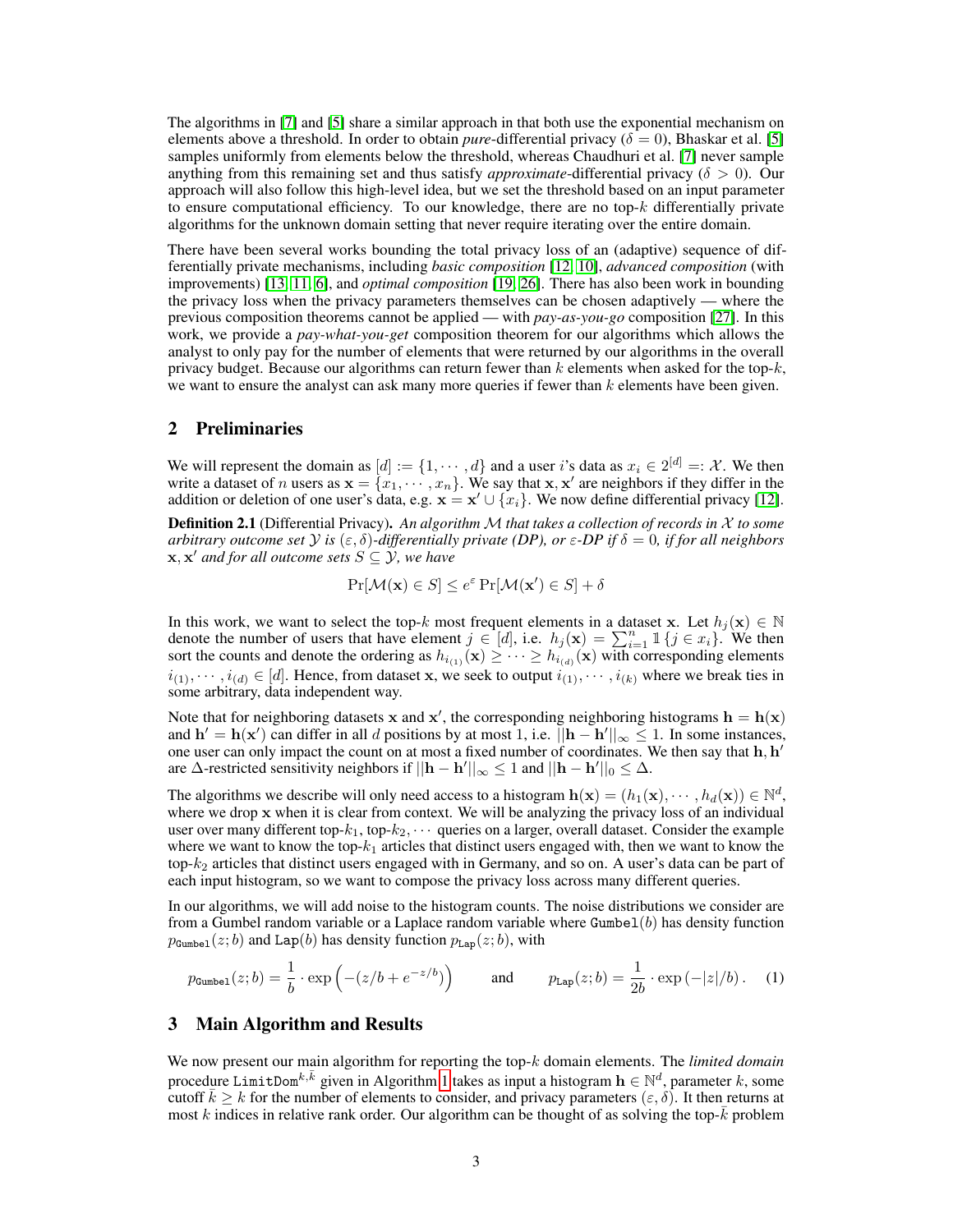with access to the true data, then from this set of histogram counts, adds noise to each count and sorts them to return at most k indices with counts that are above some data dependent, noisy threshold. The noise that we add will be from a Gumbel distribution, given in (1), which has a nice connection with the exponential mechanism [25] (see Section 4). In later sections we will present a sketch of the analysis with some extensions. We present the formal analysis in the supplementary file.

# **Algorithm 1** LimitDom<sup>k, $\bar{k}$ </sup>; Top-k from the  $\bar{k} \geq k$  limited domain

**Input:** Histogram h; privacy parameters  $\varepsilon$ ,  $\delta$ . Output: Ordered set of indices. Sort  $h_{(1)} \geq h_{(2)} \geq \cdots$ . Set  $h_{\perp} = h_{(\bar{k}+1)} + 1 + \ln(\min\{\Delta, \bar{k}, d - \bar{k}\}/\delta)/\varepsilon$ . Set  $v_{\perp} = h_{\perp} + \text{Gumbel}(1/\varepsilon)$ . for  $j \leq \bar{k}$  do Set  $v_{(i)} = h_{(i)} +$  Gumbel $(1/\varepsilon)$ . Sort  $\{v_{(j)}\} \cup v_\perp$  and let  $v_{i_{(1)}}, ..., v_{i_{(j)}}, v_\perp$  be the sorted list up until  $v_\perp$ . Return  $\{i_{(1)},...,i_{(j)},\perp\}$  if  $j < k$ , otherwise return  $\{i_{(1)},...,i_{(k)}\}$ .

We now state its privacy guarantee.

**Theorem 1.** Algorithm 1 is  $(\varepsilon', \delta + \delta')$ -DP for any  $\delta' \geq 0$  where

$$
\varepsilon' = \min\left\{ k\varepsilon, k\varepsilon \cdot \left( \frac{e^{\varepsilon} - 1}{e^{\varepsilon} + 1} \right) + \varepsilon \sqrt{2k \ln(1/\delta')}, \frac{k\varepsilon^2}{2} + \varepsilon \sqrt{\frac{1}{2}k \ln(1/\delta')} \right\}.
$$
 (2)

Note that our algorithm is not guaranteed to output  $k$  indices, and this is key to obtaining our privacy guarantees. The primary difficulty here is that the indices within the true top- $\overline{k}$  can change by adding or removing one person's data. The purpose of the threshold,  $\perp$ , is then to ensure that the probability of outputting any index in the top- $\bar{k}$  for histogram h but not in the top- $\bar{k}$  for a neighboring histogram h' is bounded by  $\frac{\delta}{\min\{\Delta,k\}}$ . We give more high-level intuition in Section 3.2.

In order to maximize the probability of outputting  $k$  indices, we want to minimize our threshold value. In the unrestricted sensitivity setting, it becomes natural to consider how to set  $\bar{k}$ , as there becomes a tradeoff where  $h_{(\bar{k}+1)}$  is decreasing in  $\bar{k}$  whereas  $\ln(\bar{k}/\delta)/\varepsilon$  is increasing in  $\bar{k}$ . Ideally, we would set  $\bar{k}$  to be a point within the histogram in which we see a sudden drop, but setting it in such a data dependent manner would violate privacy. Instead, we will simply consider the optimization problem of finding index  $\bar{k}$  that minimizes  $h_{(\bar{k}+1)} + 1 + \ln(\bar{k}/\delta)/\varepsilon$  (and is computationally feasible), and we will solve this problem with standard DP techniques. We can then find a noisy estimate of the optimal parameter  $\bar{k}$  for a given histogram h and the resulting procedure increases the privacy loss by substituting  $k + 1$  for k in the guarantees in Theorem 1. See the supplementary file for more details.

#### Pay-what-you-get Composition

 $\operatorname{\sf Algorithm~2}$  multiLimitDom ${}^{k^\star,\ell^\star};$  Multiple queries to limited domain **Input:** Adaptive stream  $\mathbf{h}_1, \mathbf{h}_2, ...,$  integers  $k^*$  and  $\ell^*$ , and per iterate privacy parameters  $\varepsilon, \delta$ . **Output:** Sequence of outputs  $(o_1, \dots, o_\ell)$  for  $\ell \leq \ell^*$ . while  $k^* > 0$  and  $\ell^* > 0$  do Based on previous outcomes, select adaptive histogram  $\mathbf{h}_i$  and parameters  $k_i$ ,  $\bar{k}_i$ if  $k_i \leq k^\star$  then Let  $o_i =$  LimitDom<sup> $k_i, \bar{k}_i$ </sup> (h<sub>i</sub>) with privacy parameters  $\varepsilon$  and  $\delta$  $k^* \leftarrow k^* - |o_i|$  and  $\ell^* \leftarrow \ell^* - 1$ Return  $o = (o_1, o_2, \dots)$ 

While the privacy loss for Algorithm 1 will be a function of  $k$  regardless of whether it outputs far fewer than  $k$  indices, we can actually show that in making multiple calls to this algorithm, we can instead bound the privacy loss in terms of the number of indices that are output. More specifically, we will take the length of the output for each call to Algorithm 1, which is not deterministic, and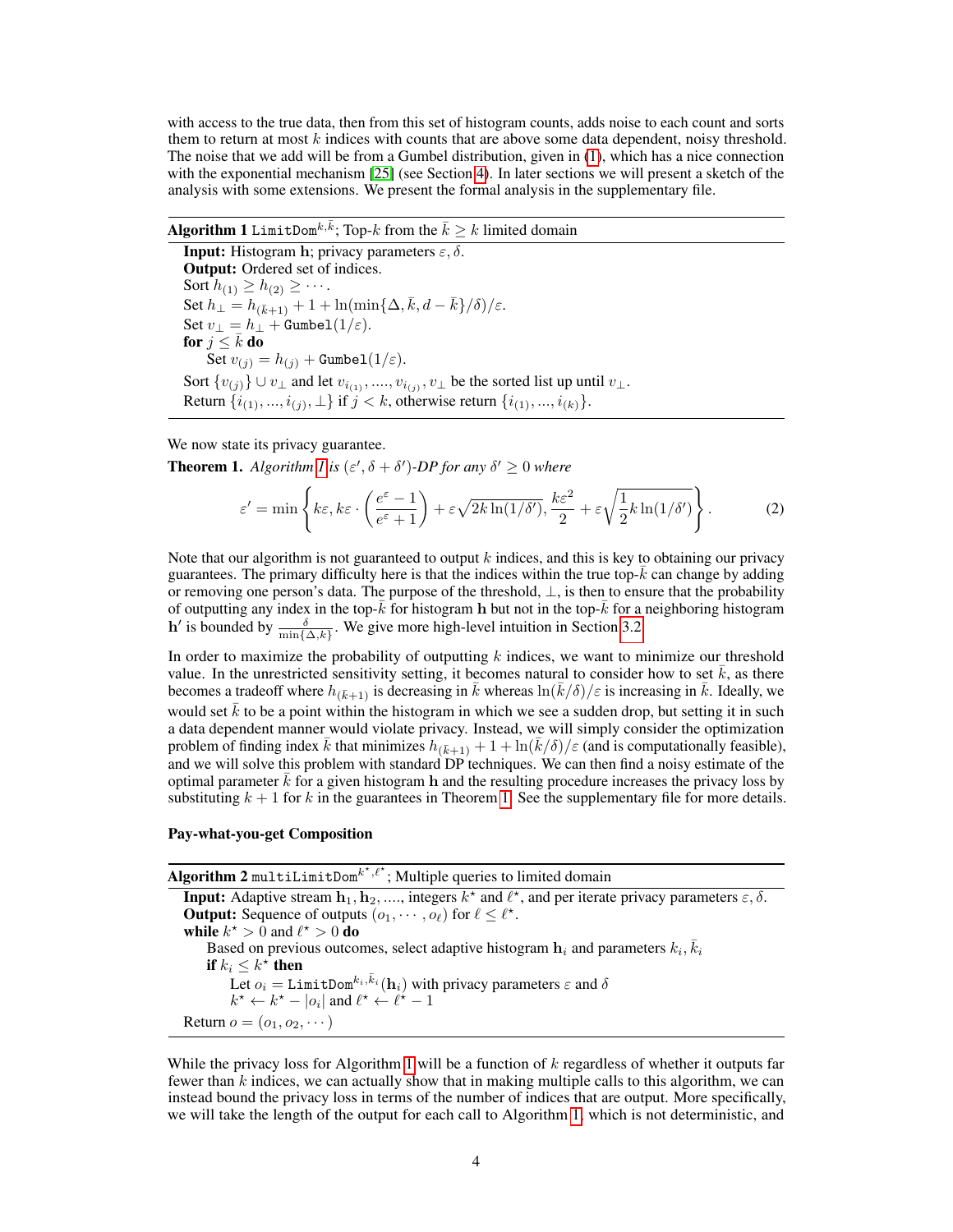ensure that the sum of these lengths does not exceed some  $k^*$ . Additionally, we need to restrict how many top-k queries can be asked of our system, which we denote as  $\ell^*$ . Accordingly, the privacy loss will then be in terms of  $k^*$  and  $\ell^*$ . We detail the procedure multiLimitDom<sup> $k^*, \ell^*$ </sup> in Algorithm 2.

From a practical perspective, this means that if we allowed a client to make multiple top- $k$  queries with a total budget of  $k^*$ , whenever a top-k query was made their total budget would only decrease with the size of the output, as opposed to  $k$ . We will further discuss in Section 3.1 how this property in some ways can actually provide higher utility than standard approaches that have access to the full histogram and must output  $k$  indices. We then have the following privacy statement.

**Theorem 2.** For any  $\delta' \geq 0$ , multiLimitDom<sup>k\*, $\ell^*$ </sup> in Algorithm 2 is  $(\varepsilon^*, 2\ell^*\delta + \delta')$ -DP where

$$
\varepsilon^* = \min\left\{ k^* \varepsilon, k^* \varepsilon \cdot \left( \frac{e^{\varepsilon} - 1}{e^{\varepsilon} + 1} \right) + \varepsilon \sqrt{2k^* \ln(1/\delta')}, \frac{k^* \varepsilon^2}{2} + \varepsilon \sqrt{\frac{1}{2} k^* \ln(1/\delta')} \right\}.
$$
 (3)

In the supplementary file, we present other variants of our main algorithm that are better to use in specific settings. In particular, we consider alternatively adding Laplace noise to Algorithm 1 which spectuc settings. In particular, we consider atternatively adding Laplace holse to Algorithm 1 which<br>allows our  $\varepsilon$ -privacy loss parameter to scale with  $\Delta$  (rather than  $\sqrt{k}$ ) in the restricted sensitivity setting, but unlike using Gumbel noise, it does not benefit from the pay-what-you-get composition.

#### Improved Advanced Composition

We also provide a result that may be of independent interest. In Section 4, we consider a slightly tighter characterization of pure  $(\delta = 0)$  differential privacy, which we refer to as *range-bounded*, and show that it can improve the total privacy loss over a sequence of adaptively chosen private algorithms. In particular, we consider the exponential mechanism, which is known to be  $\varepsilon$ -DP, and show that it has even stronger properties that allow us to show it is ε-*range-bounded* under the same parameters. Accordingly, we can then give improved advanced composition bounds for the exponential mechanism compared to the optimal composition bounds for general ε-DP mechanisms given in [19, 26] (we show a comparison of these bounds in Section 4.3).

#### 3.1 Accuracy Comparisons

In contrast to previous work in top- $k$  selection subject to DP, our algorithms can return fewer than  $k$  indices. Typically, accuracy in this setting is to return a set of exactly  $k$  indices such that each returned index has a count that is at least the  $k$ -th ranked value minus some small amount. We then relax the utility statement to allow returning fewer than  $k$  indices

Definition 3.1. *Given histogram* h *along with non-negative integers* k *and* α*, we say that a subset of indices*  $\mathbf{d} \subseteq [d] \cup \{\perp\}$  *is an*  $(\alpha, k)$ -accurate if for any  $i \in \mathbf{d}$  *such that*  $i \neq \perp$ , we have  $h_i \geq h_{(k)} - \alpha$ .

For this definition, we can give asymptotically better accuracy guarantees than the exponential mechanism achieves, which are known to be tight [2], but it is important to mention that our definition does not require  $k$  indices to be output. Accordingly, we add a sufficient condition under which our algorithm will return  $k$  indices with a given probability. We defer the proof to the supplementary file.

**Lemma 3.1.** *For any histogram* **h**, with probability at least  $1 - \beta$  *the output from Algorithm 1* with parameters  $k, \vec{k}, \varepsilon, \delta$  is  $(\alpha, k)$ -accurate where  $\alpha = \ln(k\bar{k}/\beta)/\varepsilon$ . Additionally, we have that *Algorithm 1* will return k *indices with probability at least*  $1 - \beta$  *if* 

$$
h_{(k)} \geq h_{(\bar{k}+1)} + 1 + \ln(\min\{\Delta,\bar{k}\}/\delta)/\varepsilon + \ln(k/\beta)/\varepsilon
$$

The first statement is essentially equivalent to Theorem 6 in [2] which would have  $\alpha = \ln(kd/\beta)/\epsilon$  in this setting because we incorporate advanced composition at the end of the analysis and we consider the absolute counts (not normalized by the total number of users). Accordingly, our  $\alpha$  parameter swaps d with  $\overline{k}$  as expected, and will improve the accuracy statement for the output indices.

Even for histograms in which we are unlikely to return  $k$  indices, we see this as the primary advantage of our *pay-what-you-get* composition. The indices that are returned are normally the clear winners, i.e. indices with counts substantially above the  $(\bar{k} + 1)$ th value, and then the ⊥ value is informative that the remaining values are approximately equal where the analyst only has to pay for this single output as opposed to paying for the remaining outputs that are close to a random permutation.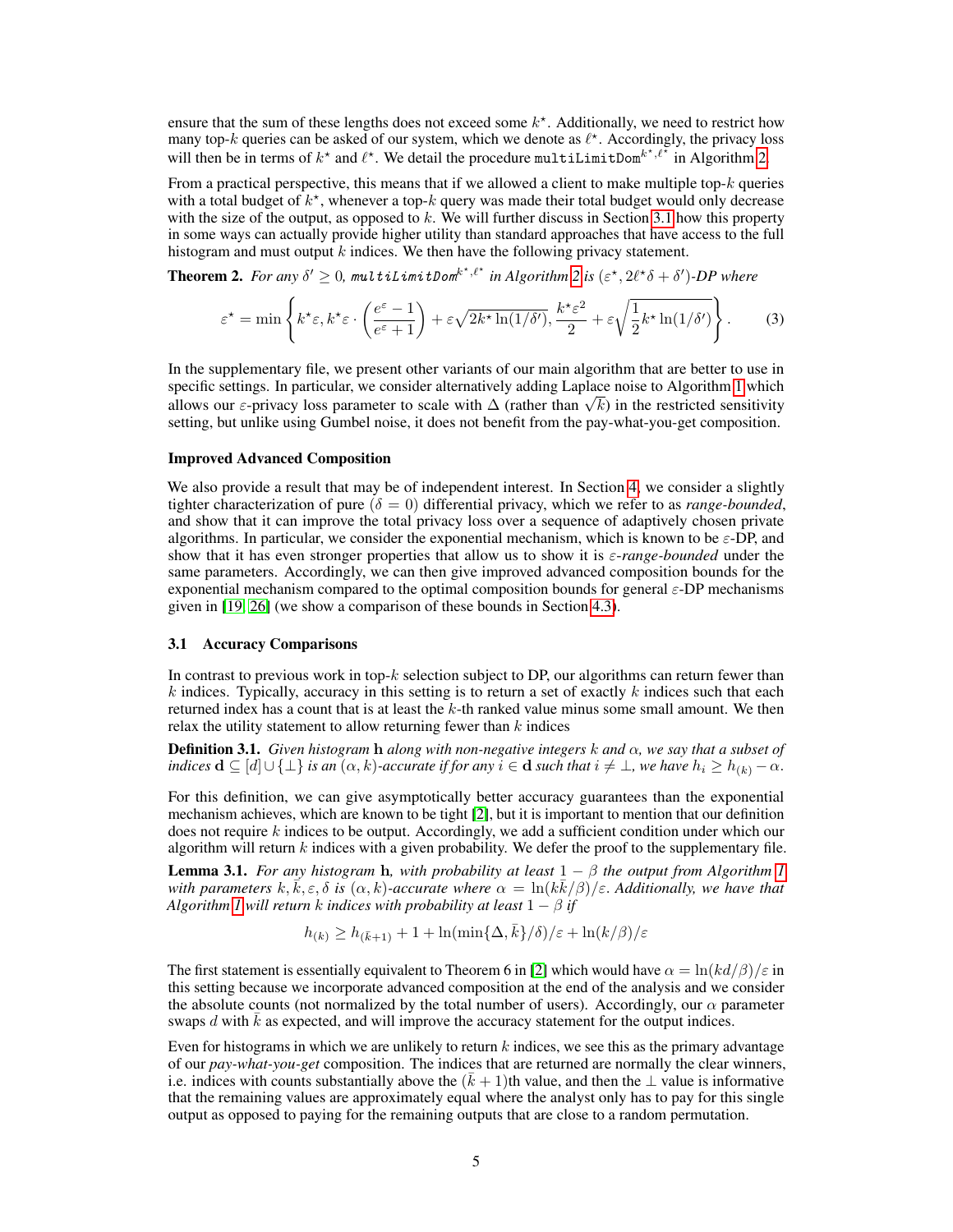#### 3.2 Our Techniques

The main challenge with ensuring differential privacy in our setting is that preprocessing the data to the true top- $k$  indices will lead to different domains for neighboring histograms. More explicitly, the indices within the top- $k$  can change by adding or removing one user's data, and this makes ensuring pure differential privacy without knowing the domain impossible. However, the key insight will be that only indices whose value is within 1 of  $h_{(\bar{k}+1)}$ , i.e. the count of the  $(\bar{k} + 1)$ th ranked index, can go in or out of the top- $k$  by adding or removing one user's data. Accordingly, the noisy threshold that we add will be explicitly set such that for indices with value within 1 of  $h_{(\bar{k}+1)}$ , the noisy estimate exceeding the noisy threshold will be a low probability event. By restricting our output indices to those whose noisy estimate are in the top-k *and* exceed a noisy threshold, we ensure that indices in the top- $\bar{k}$  for one histogram but not in a neighboring histogram will output with probability at most  $\frac{\delta}{\min\{\Delta,\bar{k}\}}$ . A union bound over the possible indices that can change will then give our desired bound on these bad events. We now present the high level reasoning behind the proof of privacy in Theorem 1 and defer the formal analysis to the supplementary material.

- 1. Adding Gumbel noise and taking the top- $k$  at once is equivalent to selecting the argmax using the exponential mechanism then removing that index and iterating, see Lemma  $4.2<sup>1</sup>$
- 2. To get around the fact that the domains can change in neighboring datasets, we define a variant of Algorithm 1 that takes a histogram and a domain as input. We then prove that this variant is DP for any input domain, and for a choice of domain that depends on the input histogram, it is the same as Algorithm 1
- 3. Due to the choice of the count for element  $\perp$ , we show that for any given neighboring datasets h, h', the probability that Algorithm 1 evaluated on h can return any element that is not part of the domain with  $h'$  occurs with probability  $\delta$ .

We now provide a sketch of the analysis for proving the pay-what-you-get composition bound in Theorem 2 and defer the formal proof to the supplementary material.

- 1. Because Algorithm 1 can be expressed as multiple iterations of the exponential mechanism, we can string together many calls to Algorithm 1 as an adaptive sequence of DP mechanisms.
- 2. With multiple calls to Algorithm 1, if we ever get a  $\perp$  outcome, we can simply start a new top- $k$  query and hence a new sequence of exponential mechanism calls. Hence, we do not need to get k outcomes before we switch to a new query.
- 3. To get the improved constants in (3), compared to advanced composition given in Theorem 3 [13], we introduce a tigher *range-bounded* characterization, which the exponential mechanism satisfies, that enjoys better composition, see Lemma 4.4.

# 4 Existing DP Algorithms and Extensions

We now cover some existing differentially private algorithms and extensions to them. We start with the exponential mechanism [25], and show how it is equivalent to adding noise from a particular distribution and taking the argmax outcome. Next, we will present a stronger privacy condition than differential privacy which will in fact lead to an improved composition bound than the optimal composition bounds [19, 26] for general DP mechanisms. Throughout, we will make use of the following composition theorem in differential privacy.

**Theorem 3** (Composition [10, 13] with improvements by [19, 26]). Let  $M_1, M_2, \cdots, M_t$  be each  $(\varepsilon_i, \delta_i)$ -DP, where  $\mathcal{M}_i$  may depend on the previous outcomes of  $\mathcal{M}_1, \cdots, \mathcal{M}_{i-1}$ , then the composed  $algorithm \mathcal{M}(\mathbf{x}) = (\mathcal{M}_1(\mathbf{x}), \mathcal{M}_2(\mathbf{x}), \cdots, \mathcal{M}_t(\mathbf{x}))$  *is*  $(\varepsilon', \sum_{i=1}^t \delta_i + \delta')$ -*DP* for any  $\delta' \geq 0$  where

$$
\varepsilon' = \min \left\{ \sum_{i=1}^t \varepsilon_i, \sum_{i=1}^t \varepsilon_i \cdot (\frac{e^{\varepsilon_i} - 1}{e^{\varepsilon_i} + 1}) + \sqrt{2 \sum_{i=1}^t \varepsilon_i^2 \ln(1/\delta')} \right\}.
$$

<sup>&</sup>lt;sup>1</sup>Note that we could have alternatively written our algorithm in terms of iteratively applying exponential mechanism for easier analysis, but instead adding Gumbel noise once is computationally more efficient.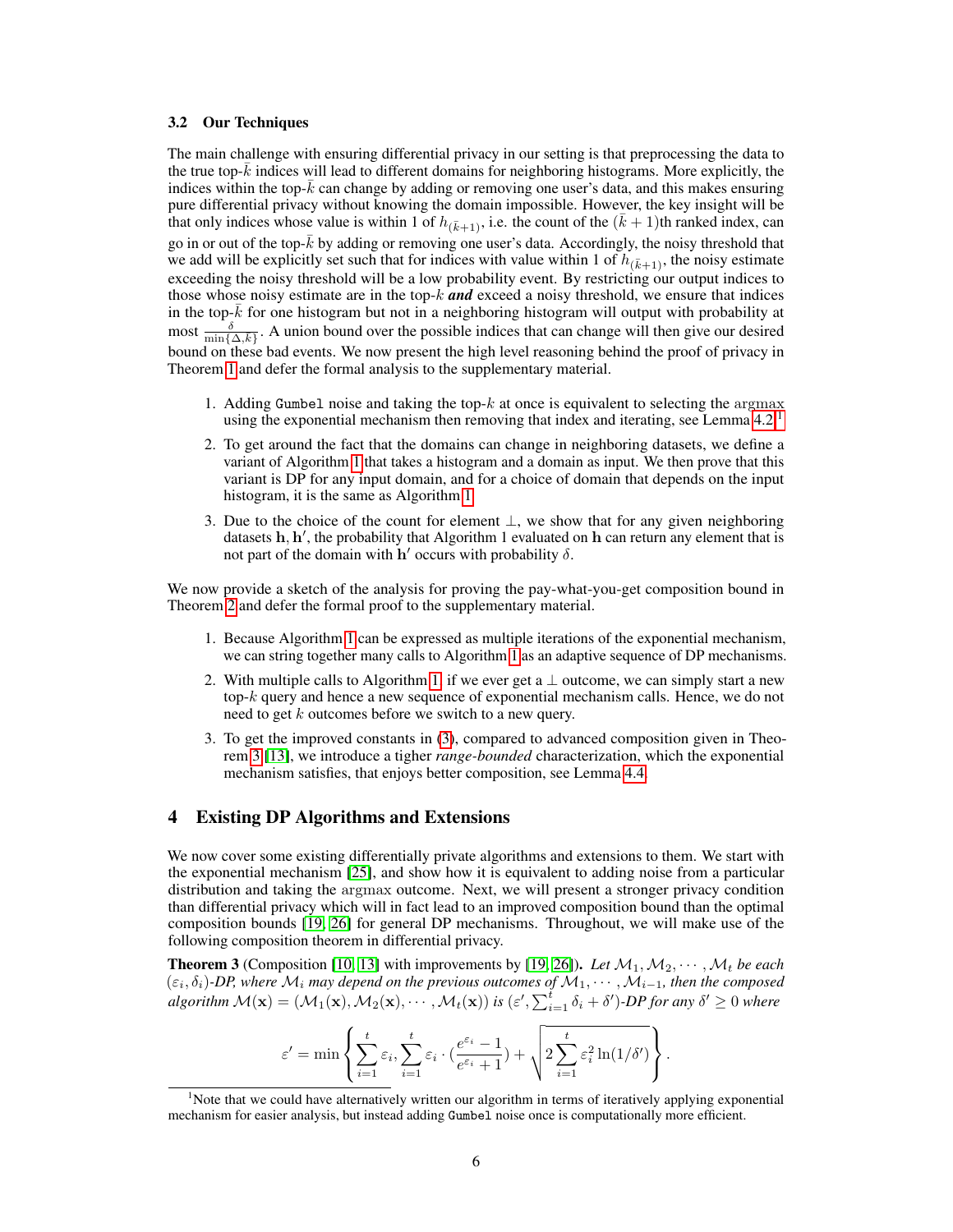#### 4.1 Exponential Mechanism and Gumbel Noise

The exponential mechanism takes a quality score q that maps a dataset in  $\mathcal D$  and outcome to  $\mathbb R$  and can be thought of as evaluating how good  $q(x, y)$  is for an outcome  $y \in Y$  on dataset  $x \in \mathcal{D}$ . For our setting, we will be using the following quality score  $q(\mathbf{h}, i) = h_i$  in the exponential mechanism.

**Definition 4.1** (Exponential Mechanism). Let  $EM_a$ :  $D \rightarrow Y$  be a randomized mapping where for all *outputs*  $y \in Y$  *we have* 

$$
\Pr[EM_q(\mathbf{x}) = y] \propto \exp\left(\varepsilon q(\mathbf{x}, y) / \Delta(q)\right) \quad \text{where} \quad \Delta(q) := \sup_{y \in \mathcal{Y}} |q(\mathbf{x}, y) - q(\mathbf{x}', y)|.
$$

We say that a quality score  $q(\cdot, \cdot)$  is *monotonic* in the dataset if the addition of a data record can either increase (decrease) or remain the same with any outcome, e.g.  $q(\mathbf{x}, y) \leq q(\mathbf{x} \cup \{x_i\}, y)$  for any input and outcome y. Note that  $q(\mathbf{h}, i) = h_i$  is monotonic. We then have the following privacy guarantee. **Lemma 4.1.** *The exponential mechanism*  $EM_q$  *is*  $2\varepsilon$ -*DP. Further, if* q *is monotonic, then*  $EM_q$  *is*  $\varepsilon$ -*DP.* 

We point out that the exponential mechanism can be simulated by adding noise from Gumbel( $\Delta(q)/\epsilon$ ) to each quality score value and then reporting the outcome with the largest noisy count. This is similar to the report noisy max mechanism [10] except Gumbel noise is added rather than Laplace. We define  $pEM_q^k$  to be the iterative peeling algorithm that first samples the outcome with the largest quality score then repeats on the remaining outcomes and continues k times. We further define  $\mathcal{M}^k_{\text{Gumbel}}(\mathbf{q}(\mathbf{x}))$  to be the algorithm that adds Gumbel $(\Delta(q)/\varepsilon)$  to each  $q(x, y)$  for  $y \in Y$  and takes the k indices with the largest noisy counts. We then make the following connection between  $pEM^k$  and  $\mathcal{M}_{\text{Gumbel}}^k$ , so that we can compute the top- $k$  outcomes in one-shot. We defer the proof to the supplementary file.

**Lemma 4.2.** For any input  $x \in \mathcal{X}$  the peeling exponential mechanism  $pE M_q^k(x)$  is equal in distribution to  $\mathcal{M}_{\textsf{Gumbel}}^k(\mathbf{q}(\mathbf{x}))$ . That is for any outcome vector  $(o_1,\cdots,o_k)\in [d]^k$  we have

$$
\Pr[\mathit{pEM}^k_q(\mathbf{x}) = (o_1, \cdots, o_k)] = \Pr[\mathcal{M}^k_{\mathit{Gumbel}}(\mathbf{q}(\mathbf{x})) = (o_1, \cdots, o_k)]
$$

We next show that the one-shot noise addition is ( $\approx$ √  $k\varepsilon, \delta$ )-DP using Theorem 3. Dwork et al. [14] we next show that the one-shot holder addition is  $(\approx \sqrt{\kappa \epsilon}, \delta)$ -DP using Theorem 5. Dwork et al. [14] also considered a one-shot approach with Laplace noise addition and in order to get the  $\sqrt{\kappa \epsilon}$  factor on the privacy loss, their algorithm could not return the ranked list of indices. Using Gumbel noise allows us to return the ranked list of indices in one-shot with the same privacy loss.

**Corollary 4.1.** For any  $\delta \geq 0$ , the one-shot  $\mathcal{M}_{\text{Gumbel}}^k(\mathbf{q}(\cdot))$  is  $(\varepsilon', \delta)$ -DP and if q is monotonic in the dataset then  $\mathcal{M}^k_{\mathsf{Gumbel}}(\mathbf{q}(\cdot))$  is  $(\varepsilon'', \delta)$ -DP where

$$
\varepsilon' = 2 \cdot \min \left\{ k\varepsilon, k\varepsilon \left( \frac{e^{2\varepsilon} - 1}{e^{2\varepsilon} + 1} \right) + \varepsilon \sqrt{2k \ln(\frac{1}{\delta})} \right\}, \ \varepsilon'' = \min \left\{ k\varepsilon, k\varepsilon \left( \frac{e^{\varepsilon} - 1}{e^{\varepsilon} + 1} \right) + \varepsilon \sqrt{2k \ln(\frac{1}{\delta})} \right\}.
$$

#### 4.2 Bounded Range Composition

It turns out that we can actually improve on the total privacy loss for this algorithm and for a wider class of algorithms in general. We first define a slightly stronger condition than (pure) differential privacy that can give a tighter characterization of the privacy loss for certain DP mechanisms.

Definition 4.2 (Range-Bounded). *Given a mechanism* M *that takes a collection of records in* X *to outcome set* Y*, we say that* M *is* ε*-range-bounded if for any neighboring databases* x, x <sup>0</sup> *we have*

$$
\sup_{y \in \mathcal{Y}} \ln \left( \frac{\Pr[\mathcal{M}(\mathbf{x}) = y]}{\Pr[\mathcal{M}(\mathbf{x}') = y]} \right) - \inf_{y' \in \mathcal{Y}} \ln \left( \frac{\Pr[\mathcal{M}(\mathbf{x}) = y']}{\Pr[\mathcal{M}(\mathbf{x}') = y']} \right) \le \varepsilon
$$

In the supplementary file, we show that exponential mechanism achieves the same privacy parameters as in Lemma 4.1 for our stronger charaterization.

Lemma 4.3. *The exponential mechanism* EM<sup>q</sup> *is* 2ε*-range-bounded. Further if* q *is monotonic then* EM<sup>q</sup> *is* ε*-range bounded.*

We now show that we can achieve a better composition bound when we compose  $\varepsilon$ -range-bounded algorithms as opposed to using Theorem 3, which applies to the composition of general DP algorithms.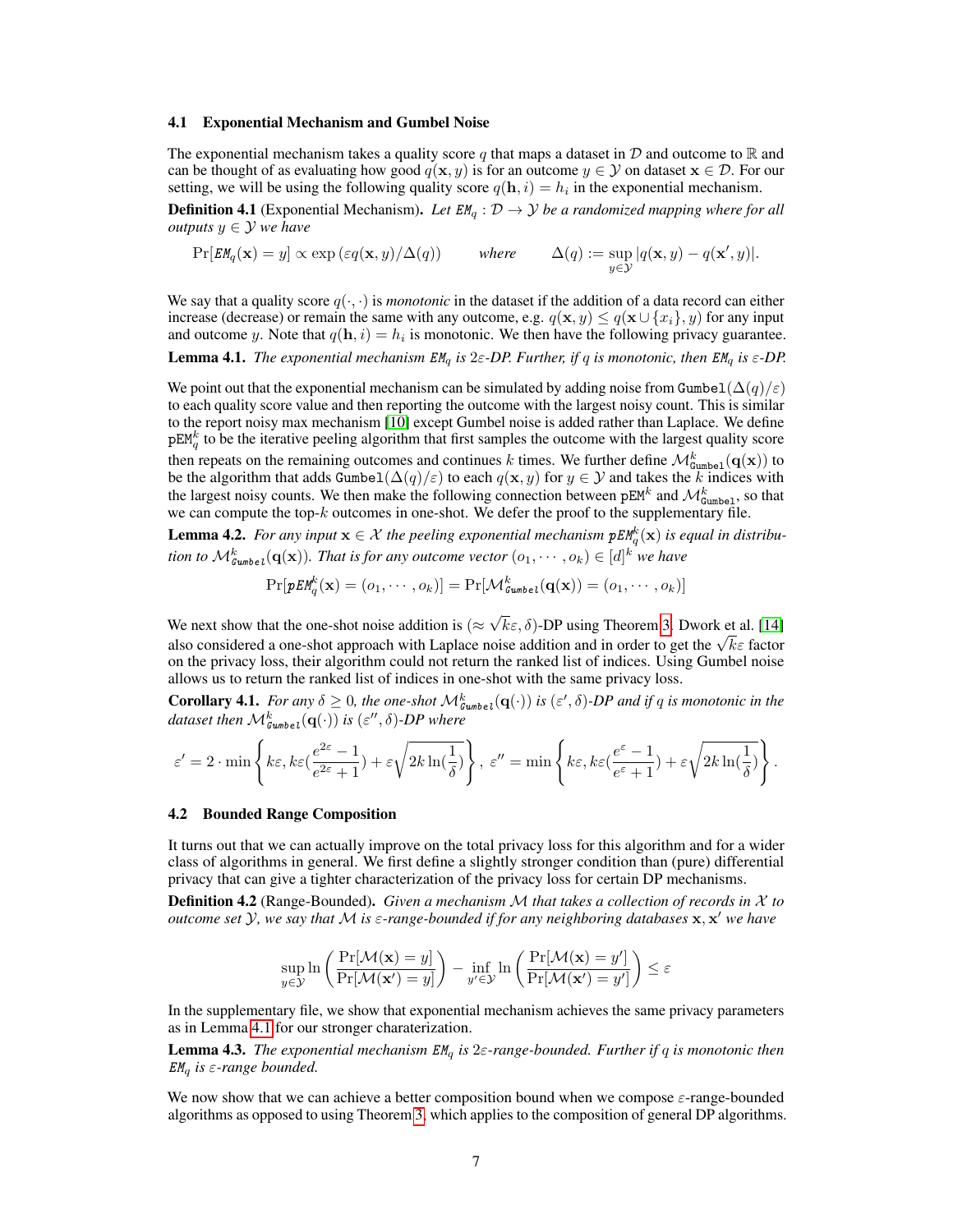In fact, our composition bound for range-bounded algorithms improves on the *optimal* composition theorem for general DP algorithms [19, 26]. See the supplementary file for a comparison of the different bounds. We defer the proof, which largely follows a similar argument to [13].

**Lemma 4.4.** Let  $M_1, M_2, \cdots, M_t$  each be  $\varepsilon_i$ -bounded range where the choice of  $M_i$  may depend *on the previous outcomes of*  $M_1, \cdots, M_{i-1}$ , then the composed algorithm  $M(x)$  of each of the  $algorithms \ M_1(\mathbf{x}), M_2(\mathbf{x}), \cdots, M_t(\mathbf{x})$  *is* ( $\varepsilon', \delta$ )-DP for any  $\delta \geq 0$  where

$$
\varepsilon' = \min\left\{ \sum_{i=1}^t \varepsilon_i, \sum_{i=1}^t \varepsilon_i \cdot \left( \frac{e^{\varepsilon_i} - 1}{e^{\varepsilon_i} + 1} \right) + \sqrt{2 \sum_{i=1}^t \varepsilon_i^2 \ln(\frac{1}{\delta})}, \sum_{i=1}^t \frac{\varepsilon_i^2}{2} + \sqrt{\frac{1}{2} \sum_{i=1}^t \varepsilon_i^2 \ln(\frac{1}{\delta})} \right\}.
$$
 (4)

Note that in order to see an improvement in the advanced composition bound, we do not necessarily require that an ε-DP mechanism is also ε-*range-bounded*, but could be relaxed. More specifically, the significant term that is normally considered in advanced composition is  $\sqrt{2k \ln(1/\delta')} \varepsilon$ , which can be replaced with  $\sqrt{\frac{\alpha^2}{2}k \ln(1/\delta')} \varepsilon$  for composing  $\alpha \varepsilon$ -*range-bounded* mechanisms with  $\alpha \le 2$ . Consequently, we believe that this could be useful for mechanisms beyond the exponential mechanism.

# 4.3 Comparison between Bounded Range DP Composition and Optimal DP Composition



Figure 1: Plotting the ratio of the optimal DP composition bound from [19] given in Lemma 4.5 to the bounded range DP composition bound from Lemma 4.4 for various  $\varepsilon$  values and  $\delta < 10^{-6}$ .

Here we compare the composition bound given in Lemma 4.4 and show that it can actually improve on the optimal bound for generally DP, which we state here for the homogeneous case.

**Lemma 4.5** (Optimal DP Composition [19]). *For any*  $\varepsilon \ge 0$  *and*  $\delta \in [0,1]$ *, the composed mechanism of* k adaptively chosen  $\varepsilon$ -DP is  $((k - 2i)\varepsilon, \delta_i)$ -DP for all  $i \in \{0, 1, \cdots, \lfloor k/2 \rfloor\}$ where  $\delta_i = \sum_{\ell=0}^{i-1} \binom{k}{\ell} \left( e^{(k-\ell)\varepsilon} - e^{(k-2i+\ell)\varepsilon} \right) / (1+e^{\varepsilon})^k.$ 

In Figure 1, we plot, for various k and  $\varepsilon$ , the ratio between the composition bound for range bounded DP algorithms and the general DP optimal composition bound, where a ratio larger than 1 means that our bound is smaller. Due to the discrete formula for  $\delta_i$  in the optimal composition formula, we select the index *i* that produces the smallest  $(k-2i)\varepsilon$  while  $\delta_i \leq 10^{-6}$ . Frequently, this  $\delta_i$  that is selected is much smaller than the threshold  $10^{-6}$ , so we use this same  $\delta_i$  when we compare our bounds to the optimal composition bound. Note that the jaggedness in the plot is because the optimal composition bound might be  $((k-2i)\varepsilon, \delta \ll 10^{-6})$ -DP at round k but  $((k+1-2(i+1))\varepsilon, \delta \approx 10^{-6})$ -DP at round  $k + 1$ . Hence, plotting only the first privacy parameter might be non-monotonic.

# 5 Conclusion

We have presented a way to efficiently report the top- $k$  elements in a dataset subject to differential privacy. Our approach does not require adjusting the input data to an existing system, nor does it require altering the non-private data analytics. Our algorithms can be seen as being an additional layer on top of existing systems so that we can leverage highly efficient, scalable data analytics platforms in our private systems. Our algorithms can balance utility in terms of both privacy with  $\varepsilon$  as well as efficiency with  $\bar{k}$ . Further, we have improved on the general composition bounds in differential privacy that can be applied in our setting to extract more utility under the same privacy budget and have provided a pay-what-you-get composition bound.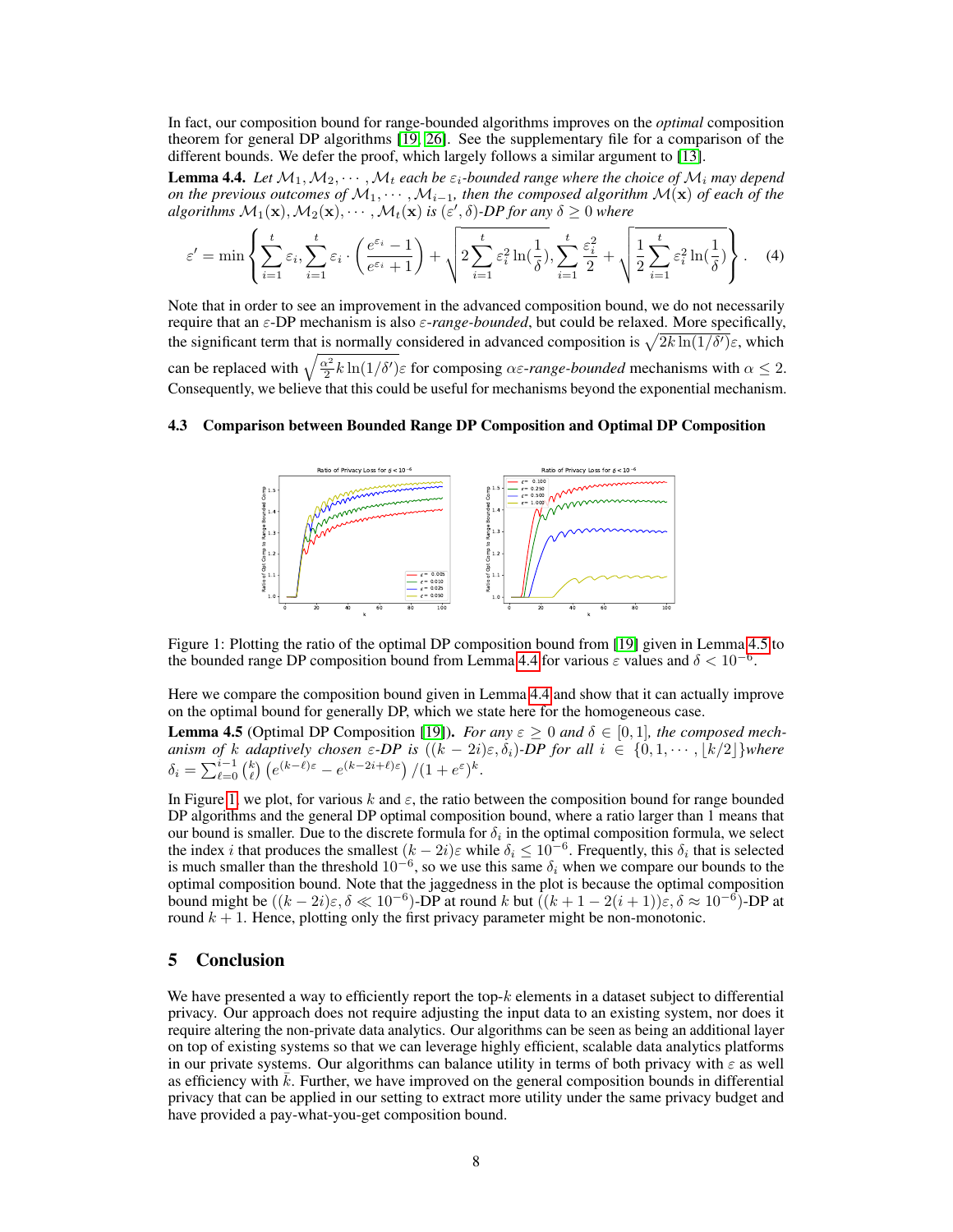# References

- [1] Apple Differential Privacy Team. Learning with privacy at scale, 2017. Available at [https:](https://machinelearning.apple.com/2017/12/06/learning-with-privacy-at-scale.html) [//machinelearning.apple.com/2017/12/06/learning-with-privacy-at-scale.](https://machinelearning.apple.com/2017/12/06/learning-with-privacy-at-scale.html) [html](https://machinelearning.apple.com/2017/12/06/learning-with-privacy-at-scale.html).
- [2] M. Bafna and J. Ullman. The price of selection in differential privacy. In S. Kale and O. Shamir, editors, *Proceedings of the 2017 Conference on Learning Theory*, volume 65 of *Proceedings of Machine Learning Research*, pages 151–168, Amsterdam, Netherlands, 07–10 Jul 2017. PMLR. URL <http://proceedings.mlr.press/v65/bafna17a.html>.
- [3] R. Bassily and A. Smith. Local, private, efficient protocols for succinct histograms. In *Proceedings of the Forty-seventh Annual ACM Symposium on Theory of Computing*, STOC '15, pages 127–135, New York, NY, USA, 2015. ACM. ISBN 978-1-4503-3536-2. doi: 10.1145/2746539.2746632. URL <http://doi.acm.org/10.1145/2746539.2746632>.
- [4] R. Bassily, K. Nissim, U. Stemmer, and A. Guha Thakurta. Practical locally private heavy hitters. In I. Guyon, U. V. Luxburg, S. Bengio, H. Wallach, R. Fergus, S. Vishwanathan, and R. Garnett, editors, *Advances in Neural Information Processing Systems 30*, pages 2288–2296. Curran Associates, Inc., 2017. URL [http://papers.nips.cc/paper/](http://papers.nips.cc/paper/6823-practical-locally-private-heavy-hitters.pdf) [6823-practical-locally-private-heavy-hitters.pdf](http://papers.nips.cc/paper/6823-practical-locally-private-heavy-hitters.pdf).
- [5] R. Bhaskar, S. Laxman, A. Smith, and A. Thakurta. Discovering frequent patterns in sensitive data. In *Proceedings of the 16th ACM SIGKDD International Conference on Knowledge Discovery and Data Mining*, KDD '10, pages 503–512, New York, NY, USA, 2010. ACM. ISBN 978-1-4503-0055-1. doi: 10.1145/1835804.1835869. URL [http://doi.acm.org/10.](http://doi.acm.org/10.1145/1835804.1835869) [1145/1835804.1835869](http://doi.acm.org/10.1145/1835804.1835869).
- [6] M. Bun and T. Steinke. Concentrated differential privacy: Simplifications, extensions, and lower bounds. In *Theory of Cryptography Conference (TCC)*, pages 635–658, 2016.
- [7] K. Chaudhuri, D. J. Hsu, and S. Song. The large margin mechanism for differentially private maximization. In Z. Ghahramani, M. Welling, C. Cortes, N. D. Lawrence, and K. Q. Weinberger, editors, *Advances in Neural Information Processing Systems 27*, pages 1287–1295. Curran Associates, Inc., 2014. URL [http://papers.nips.cc/paper/](http://papers.nips.cc/paper/5391-the-large-margin-mechanism-for-differentially-private-maximization.pdf) [5391-the-large-margin-mechanism-for-differentially-private-maximization.](http://papers.nips.cc/paper/5391-the-large-margin-mechanism-for-differentially-private-maximization.pdf) [pdf](http://papers.nips.cc/paper/5391-the-large-margin-mechanism-for-differentially-private-maximization.pdf).
- [8] A. N. Dajani, A. D. Lauger, P. E. Singer, D. Kifer, J. P. Reiter, A. Machanavajjhala, S. L. Garfinkel1, S. A. Dahl, M. Graham, V. Karwa, H. Kim, P. Leclerc, I. M. Schmutte, W. N. Sexton, L. Vilhuber, and J. M. Abowd. The modernization of statistical disclosure limitation at the U.S. Census bureau. Available online at [https://www2.census.gov/cac/sac/meetings/](https://www2.census.gov/cac/sac/meetings/2017-09/statistical-disclosure-limitation.pdf) [2017-09/statistical-disclosure-limitation.pdf](https://www2.census.gov/cac/sac/meetings/2017-09/statistical-disclosure-limitation.pdf), 2017.
- [9] B. Ding, J. Kulkarni, and S. Yekhanin. Collecting telemetry data privately. December 2017. URL [https://www.microsoft.com/en-us/research/publication/](https://www.microsoft.com/en-us/research/publication/collecting-telemetry-data-privately/) [collecting-telemetry-data-privately/](https://www.microsoft.com/en-us/research/publication/collecting-telemetry-data-privately/).
- [10] C. Dwork and A. Roth. The algorithmic foundations of differential privacy. *Foundations and Trends in Theoretical Computer Science*, 9(3 & 4):211–407, 2014. doi: 10.1561/0400000042. URL <http://dx.doi.org/10.1561/0400000042>.
- [11] C. Dwork and G. Rothblum. Concentrated differential privacy. *arXiv:1603.01887 [cs.DS]*, 2016.
- [12] C. Dwork, F. McSherry, K. Nissim, and A. Smith. Calibrating noise to sensitivity in private data analysis. In *Proceedings of the Third Theory of Cryptography Conference*, pages 265–284, 2006.
- [13] C. Dwork, G. N. Rothblum, and S. P. Vadhan. Boosting and differential privacy. In *51st Annual Symposium on Foundations of Computer Science*, pages 51–60, 2010.
- [14] C. Dwork, W. Su, and L. Zhang. Private False Discovery Rate Control. *arXiv e-prints*, art. arXiv:1511.03803, Nov 2015.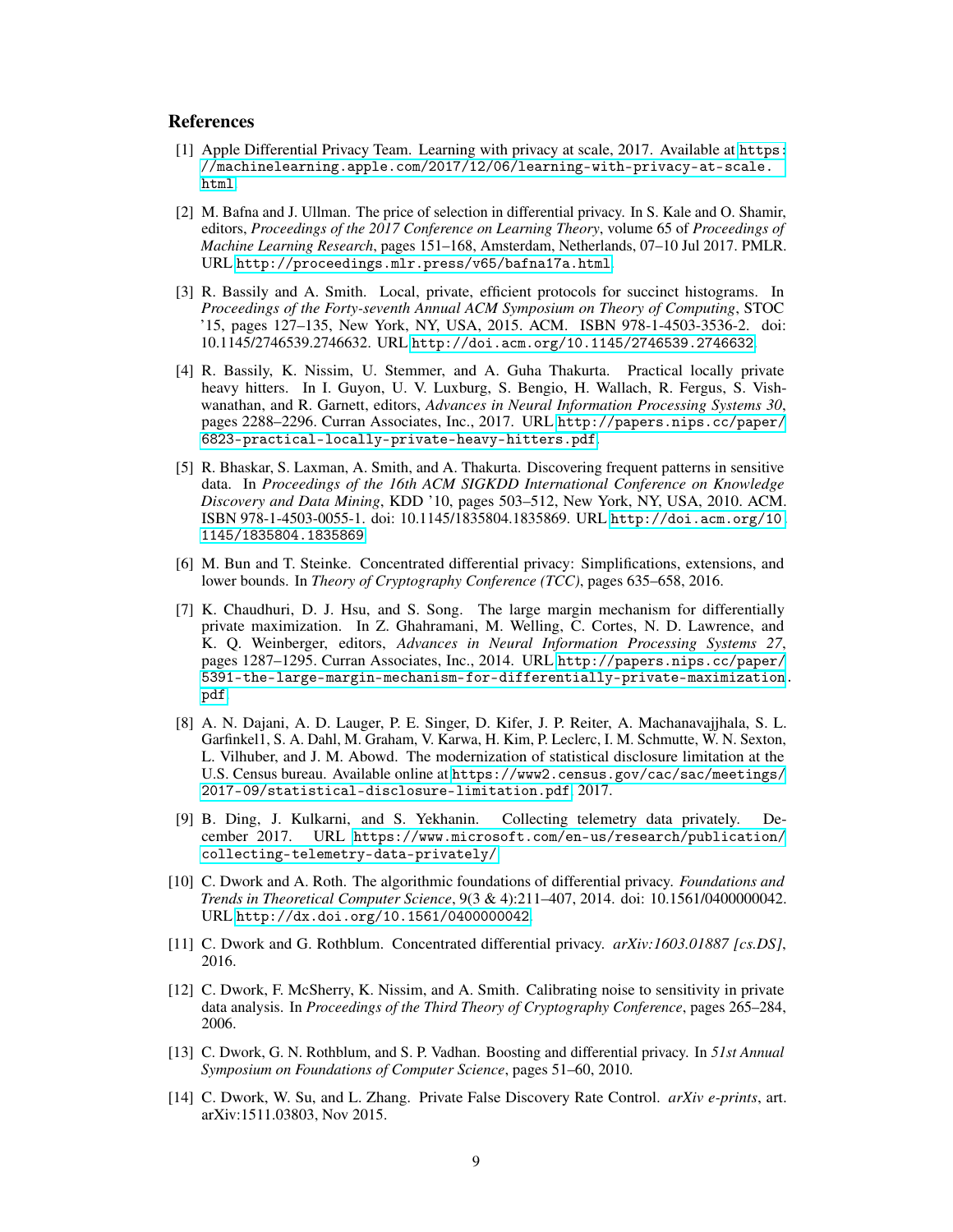- [15] U. Erlingsson, V. Pihur, and A. Korolova. Rappor: Randomized aggregatable privacy-preserving ordinal response. In *Proceedings of the 2014 ACM SIGSAC Conference on Computer and Communications Security*, CCS '14, pages 1054–1067, New York, NY, USA, 2014. ACM. ISBN 978-1-4503-2957-6. doi: 10.1145/2660267.2660348. URL [http://doi.acm.org/10.](http://doi.acm.org/10.1145/2660267.2660348) [1145/2660267.2660348](http://doi.acm.org/10.1145/2660267.2660348).
- [16] G. Fanti, V. Pihur, and Úlfar Erlingsson. Building a rappor with the unknown: Privacy-preserving learning of associations and data dictionaries. *Proceedings on Privacy Enhancing Technologies (PoPETS)*, issue 3, 2016, 2016.
- [17] I. F. Ilyas, G. Beskales, and M. A. Soliman. A survey of top-k query processing techniques in relational database systems. *ACM Comput. Surv.*, 40(4):11:1–11:58, Oct. 2008. ISSN 0360-0300. doi: 10.1145/1391729.1391730. URL <http://doi.acm.org/10.1145/1391729.1391730>.
- [18] N. Johnson, J. P. Near, and D. Song. Towards practical differential privacy for sql queries. *Proc. VLDB Endow.*, 11(5):526–539, Jan. 2018. ISSN 2150-8097. doi: 10.1145/3187009.3177733. URL <https://doi.org/10.1145/3187009.3177733>.
- [19] P. Kairouz, S. Oh, and P. Viswanath. The composition theorem for differential privacy. *IEEE Transactions on Information Theory*, 63(6):4037–4049, June 2017. ISSN 0018-9448. doi: 10.1109/TIT.2017.2685505.
- [20] M. Kantarcioğlu, J. Jin, and C. Clifton. When do data mining results violate privacy? In *Proceedings of the Tenth ACM SIGKDD International Conference on Knowledge Discovery and Data Mining*, KDD '04, pages 599–604, New York, NY, USA, 2004. ACM. ISBN 1-58113- 888-1. doi: 10.1145/1014052.1014126. URL [http://doi.acm.org/10.1145/1014052.](http://doi.acm.org/10.1145/1014052.1014126) [1014126](http://doi.acm.org/10.1145/1014052.1014126).
- [21] K. Kenthapadi and T. T. L. Tran. Pripearl: A framework for privacy-preserving analytics and reporting at linkedin. In *Proceedings of the 27th ACM International Conference on Information and Knowledge Management*, CIKM '18, pages 2183–2191, New York, NY, USA, 2018. ACM. ISBN 978-1-4503-6014-2. doi: 10.1145/3269206.3272031. URL [http:](http://doi.acm.org/10.1145/3269206.3272031) [//doi.acm.org/10.1145/3269206.3272031](http://doi.acm.org/10.1145/3269206.3272031).
- [22] J. Lee and C. W. Clifton. Top-k frequent itemsets via differentially private fp-trees. In *Proceedings of the 20th ACM SIGKDD International Conference on Knowledge Discovery and Data Mining*, KDD '14, pages 931–940, New York, NY, USA, 2014. ACM. ISBN 978-1-4503- 2956-9. doi: 10.1145/2623330.2623723. URL [http://doi.acm.org/10.1145/2623330.](http://doi.acm.org/10.1145/2623330.2623723) [2623723](http://doi.acm.org/10.1145/2623330.2623723).
- [23] N. Li, W. H. Qardaji, D. Su, and J. Cao. Privbasis: Frequent itemset mining with differential privacy. *PVLDB*, 5:1340–1351, 2012.
- [24] A. Machanavajjhala, D. Kifer, J. Gehrke, and M. Venkitasubramaniam. L-diversity: Privacy beyond k-anonymity. *ACM Trans. Knowl. Discov. Data*, 1(1), Mar. 2007. ISSN 1556-4681. doi: 10.1145/1217299.1217302. URL <http://doi.acm.org/10.1145/1217299.1217302>.
- [25] F. McSherry and K. Talwar. Mechanism design via differential privacy. In *48th Annual Symposium on Foundations of Computer Science*, 2007.
- [26] J. Murtagh and S. Vadhan. The complexity of computing the optimal composition of differential privacy. In *Proceedings, Part I, of the 13th International Conference on Theory of Cryptography - Volume 9562*, TCC 2016-A, pages 157–175, Berlin, Heidelberg, 2016. Springer-Verlag. ISBN 978-3-662-49095-2. doi: 10.1007/978-3-662-49096-9\_7. URL [https://doi.org/10.1007/](https://doi.org/10.1007/978-3-662-49096-9_7) [978-3-662-49096-9\\_7](https://doi.org/10.1007/978-3-662-49096-9_7).
- [27] R. M. Rogers, A. Roth, J. Ullman, and S. P. Vadhan. Privacy odometers and filters: Pay-as-you-go composition. In *Advances in Neural Information Processing Systems 29: Annual Conference on Neural Information Processing Systems 2016, December 5-10, 2016, Barcelona, Spain*, pages 1921–1929, 2016. URL [http://papers.nips.cc/paper/](http://papers.nips.cc/paper/6170-privacy-odometers-and-filters-pay-as-you-go-composition) [6170-privacy-odometers-and-filters-pay-as-you-go-composition](http://papers.nips.cc/paper/6170-privacy-odometers-and-filters-pay-as-you-go-composition).